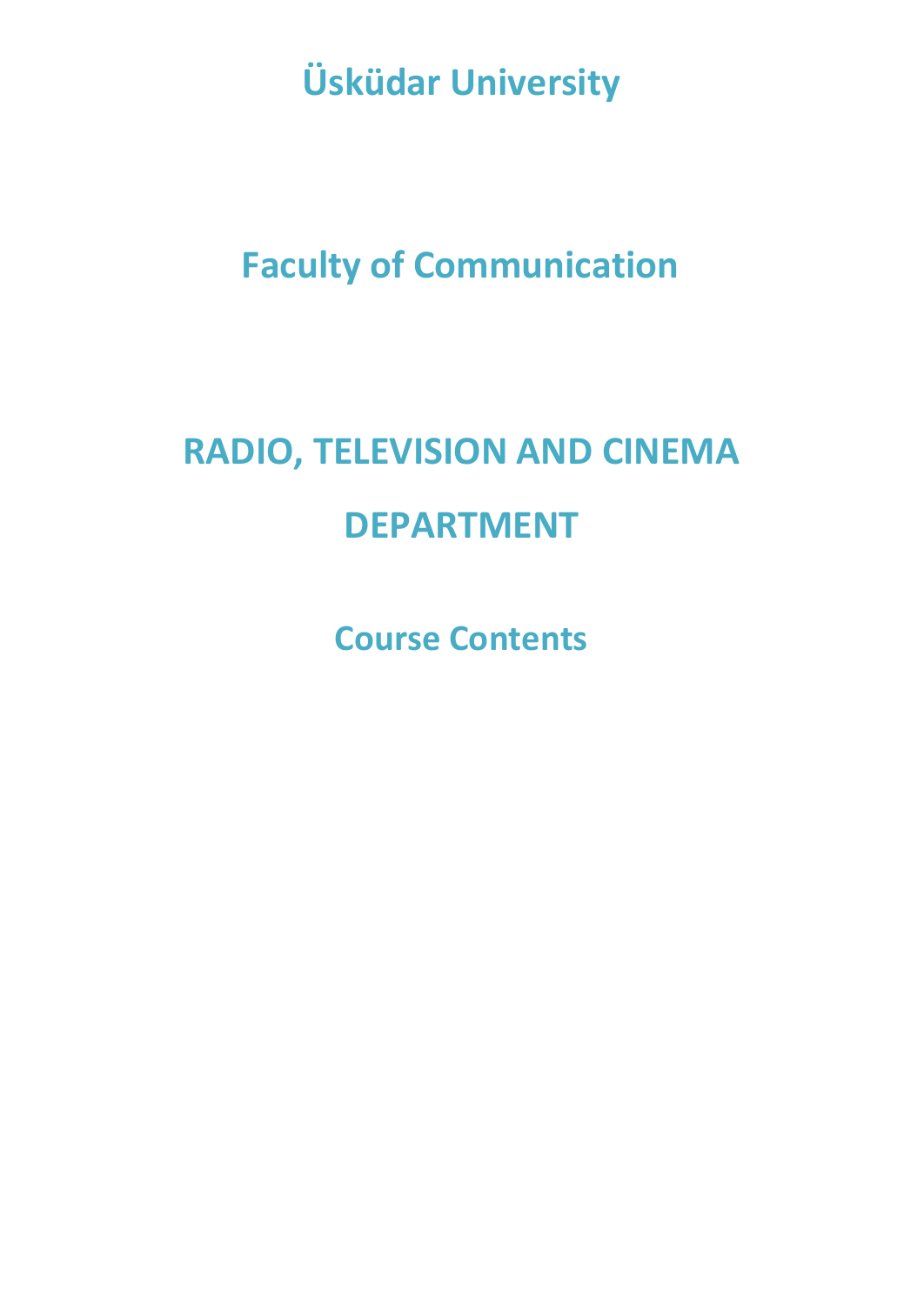# **FIRST TERM (1st Grade, Fall Term)**

#### **İLET111 Introduction to Communication**

Development of communication sciences, basic concepts of communication, the role and importance of communication in human's and social life, types of communication, communication takes place in which levels, effective communication and body language.

# **SBU157 Political Sciences**

Development of political sciences, basic concepts, political systems, the emergence and development of democratic system, parliamentary systems and processes, development and process of democracy in Turkey. Institutions and politics of democratic systems, philosophers and administrators led political sciences.

#### **ILET109 Introduction to Law**

Fundamental concepts of law. Basic principles and institutions of Turkish law. Law and democracy. Roman law and its effects on Turkish judicial system. The fundamental basis of constitutional law.

#### **RPSI109 Positive Psychology and Communication Skills**

This is an approach that enable individuals realize their own resources and values to be happy, peaceful, successful and highly satisfied with their lives. Usage of these resources and values creatively and appropriately allow individual to exert their personal and cultural potential with a conscious choice. In this course, students will evaluate researches and concept studies on different subjects and theoretical approaches (meaningful life, feeling of thankfulness, happiness, hope, optimism, positive emotions, port-traumatic personal growth, endurance, self-perception, strength, time perception). Students will learn how to use methods such as brain mapping, signature strengths, gratitude journal, seven ways increase happiness (learned optimism, thankfulness).

#### **İNG101 English I**

Basic concepts of English. Reading texts and exercises. Listening exercises. Translation exercises. Writing essay. Speaking exercises, conversations.

#### **TURK101 Turkish Language and Literature - I**

The objective of this course is to examine the main movements in Turkish literature and bring a fresh perspective on the works of authors that a graduate of Faculty of Communications is expected to have an awareness of. The lessons will include case studies and practices.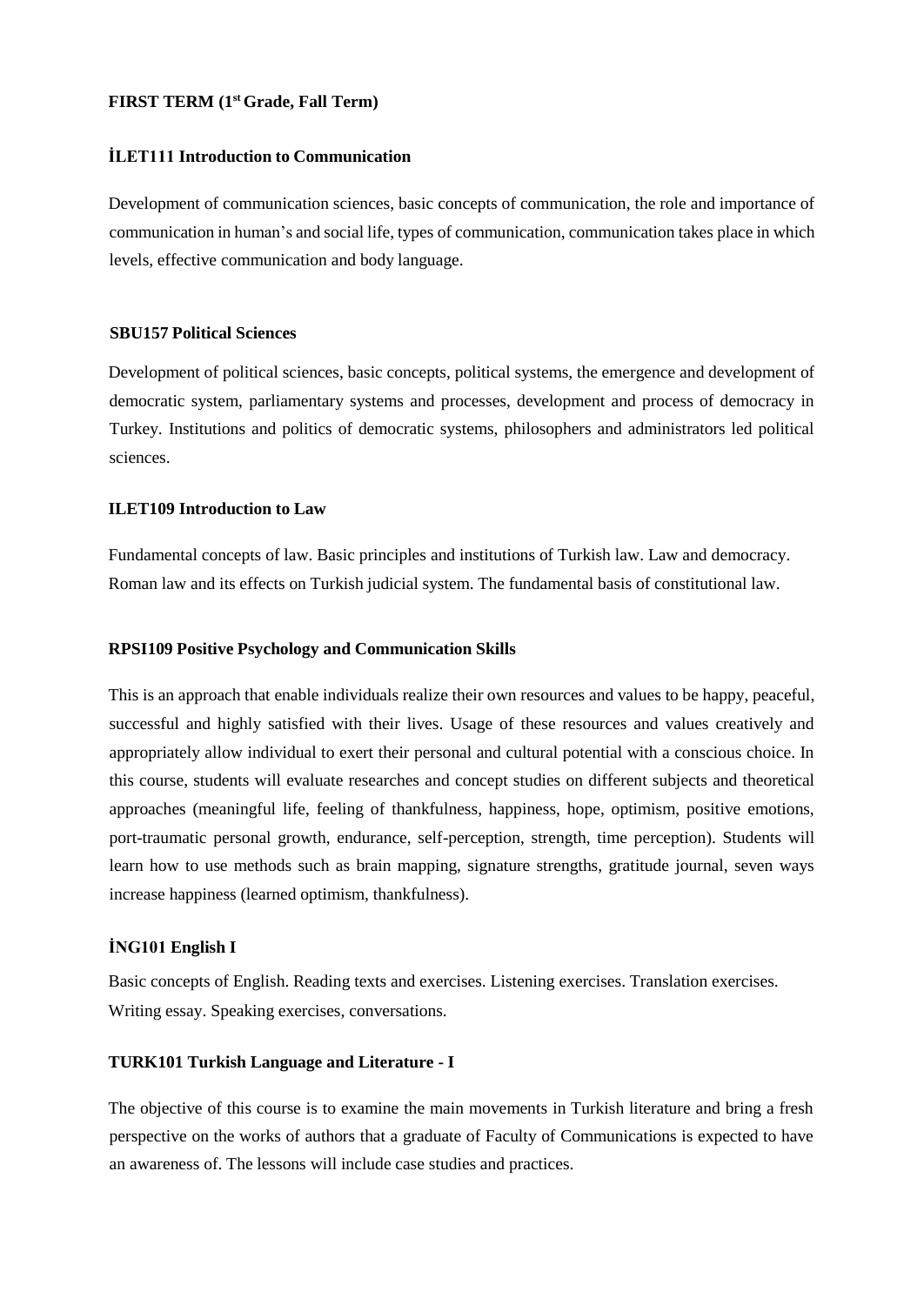# **ATA101 Principles of Atatürk and History of Revolution - I**

The events that have taken place in the recent Turkish history; especially the occurrences surrounding the collapse of the Ottoman Empire, War of Salvation, formation of Turkish Republic, the initial years of the Republic rule, the Second World War and the transformation from the single party period will be examined during this course. Lessons consist of lectures and seminarsincluding those by guest speakers.

#### **RKUL101 University Culture I**

In this course considering the agenda of society, country and university, the topics are discussed with the students by experts within or outside the university. Sharing knowledge and experiences of communication professionals working several parts of communication sector with the students.

# **SECOND TERM (1st Grade, Spring Term)**

#### **RTS104 Introduction to Radio and Television Broadcasting**

Emergence and development of radio and television. Basic concepts on the practicing area of radio and television. Basic principles of radio and television broadcasting. Basic information about broadcasting practices.

#### **SOS126 General Sociology**

Basic concepts of sociology. Development process of sociology as a scientific discipline. Concepts, theories and approaches ruling classical and modern sociology. Phases of sociological thought. The points where sociology and communication sciences cross and feed each other.

#### **İLET106 Introduction to Economics**

Basic concepts of economics. Development phases of economical thought. Microeconomics and macroeconomics. Basic information concerning international economics. Economic policies and practices in Turkey. Liberal thought and economics. Open market and rivalry. Development and underdevelopment concepts. Capitalism and globalization.

#### **FEL109 Basic Concepts in Philosophy**

Emergence and development of philosophy. Basic concepts, theories, approaches. Paradigms of philosophical thought. First Age philosophers. Philosophical thought in Medieval Age. Eastern and South Eastern philosophy. Philosophy and communication relation.

# **İNG102 English II**

Basic concepts of English. Reading texts and exercises. Listening exercises. Translation exercises. Writing essay. Speaking exercises, conversations.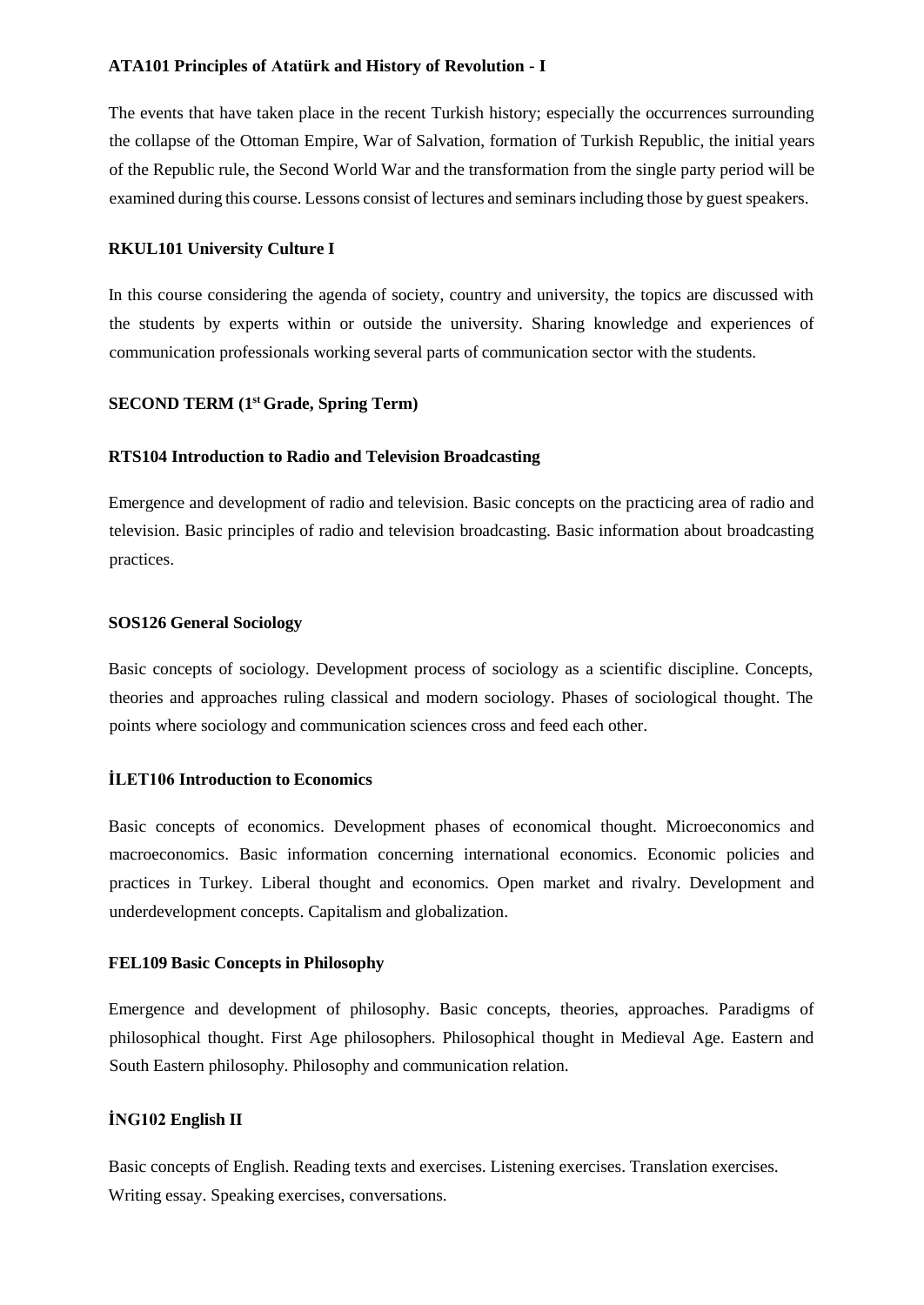The objective of this course is to examine the main movements in Turkish literature and bring a fresh perspective on the works of authors that a graduate of Faculty of Communications is expected to have an awareness of. The lessons will include case studies and practices.

# **ATA102 Principles of Atatürk and History of Revolution - II**

The events that have taken place in the recent Turkish history; especially the occurrences surrounding the collapse of the Ottoman Empire, War of Salvation, formation of Turkish Republic, the initial years of the Republic rule, the Second World War and the transformation from the single party period will be examined during this course. Lessons consist of lectures and seminars including those by guest speakers.

# **RKUL102 University Culture II**

In this course considering the agenda of society, country and university, the topics are discussed with the students by experts within or outside the university. Sharing knowledge and experiences of communication professionals working several parts of communication sector with the students.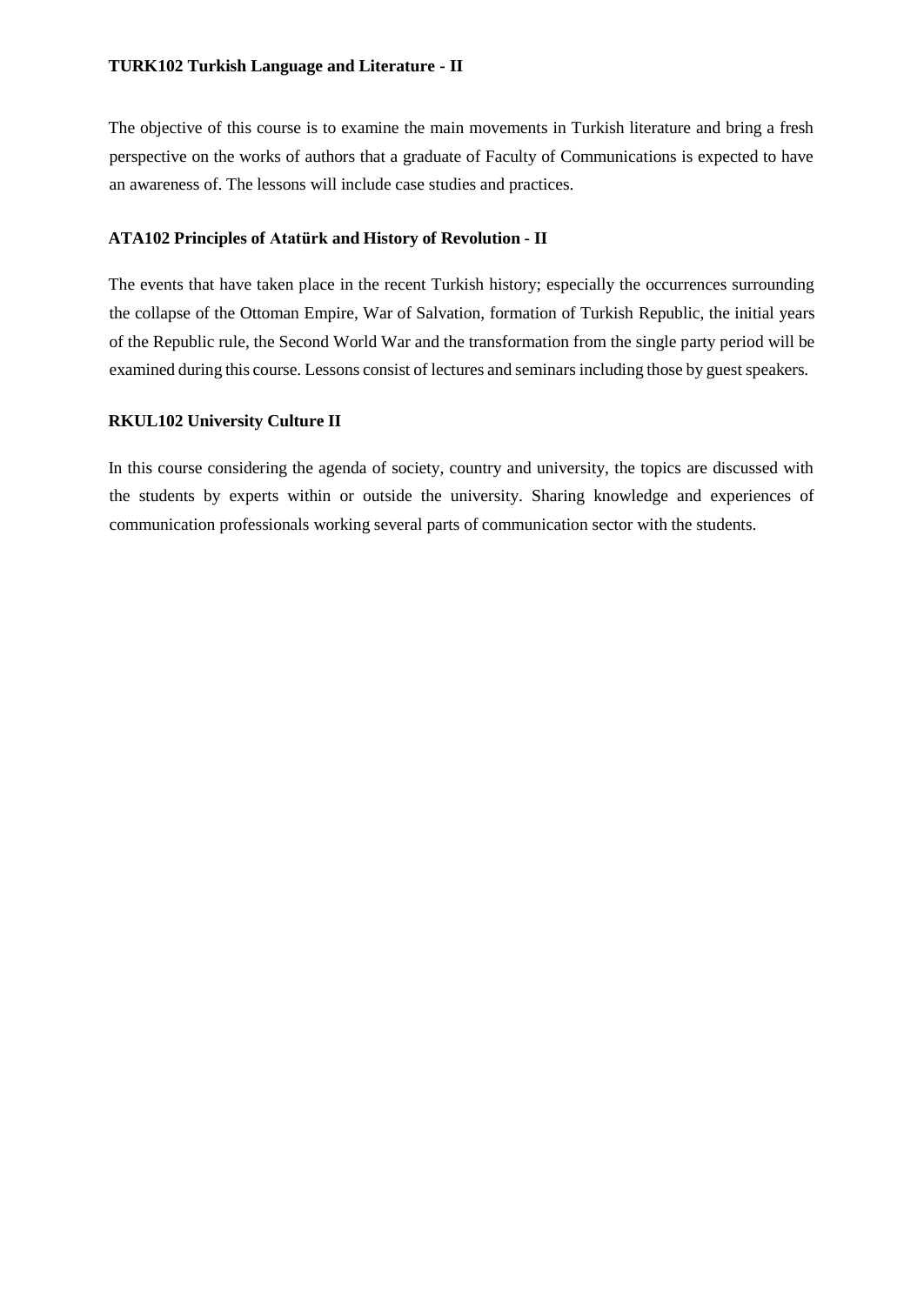# **THIRD TERM (2ndGrade, Fall Term)**

#### **İLET219 Communication Research Methods**

Emergence and development of epistemology. Developmental stages of methodology. Philosophical traditions that formed a basis for methodology. Relation between social sciences and methodology. Methods and technics used on social science studies. Empirical methodological tradition. Critical methodological tradition. Questionnaire technique, content analysis. Hermeneutic analysis technics

# **RTS209 Introduction to Filmart**

In this course as an introduction to the art of cinema, will focus on the structure of the cinema as a creation of art, its theoretical frame, its types, its analysis as a communication medium and its function as an industry.

# **İLET203 Communication Law**

Basic concepts of communications law. Development of communications law in several countries. Communications law in Turkey. Press freedom and first juristic practices. Censorship and law. Juridical regulation on press. Juridical regulation on radio and television. Cinema and law.

# **RTS205 Camera and Editing**

Fundamentals of camera use. Lenses and filters. Differences between digital recording and filming. Filming practices and their editing. Point of views. To compose visual integrity. Basics of editing and practices.

#### **İLET205 History of Communication**

History of humanity and communication. Communication in first ages. Communication in ancient times. Development of communication technologies. Emergence and development of mass communication. Development of mass media in Turkey. Development of journalism. Development of radio. Emergence and development of agency journalism. Television era. Digital publishing and broadcasting. Internet media.

### **İLET217 Professional English I**

Development of ability to use of English on communication. Ability to use of English on professional field of communication. Use of English on printed media journalism. Use of English on radio and television. Use of English on cinema.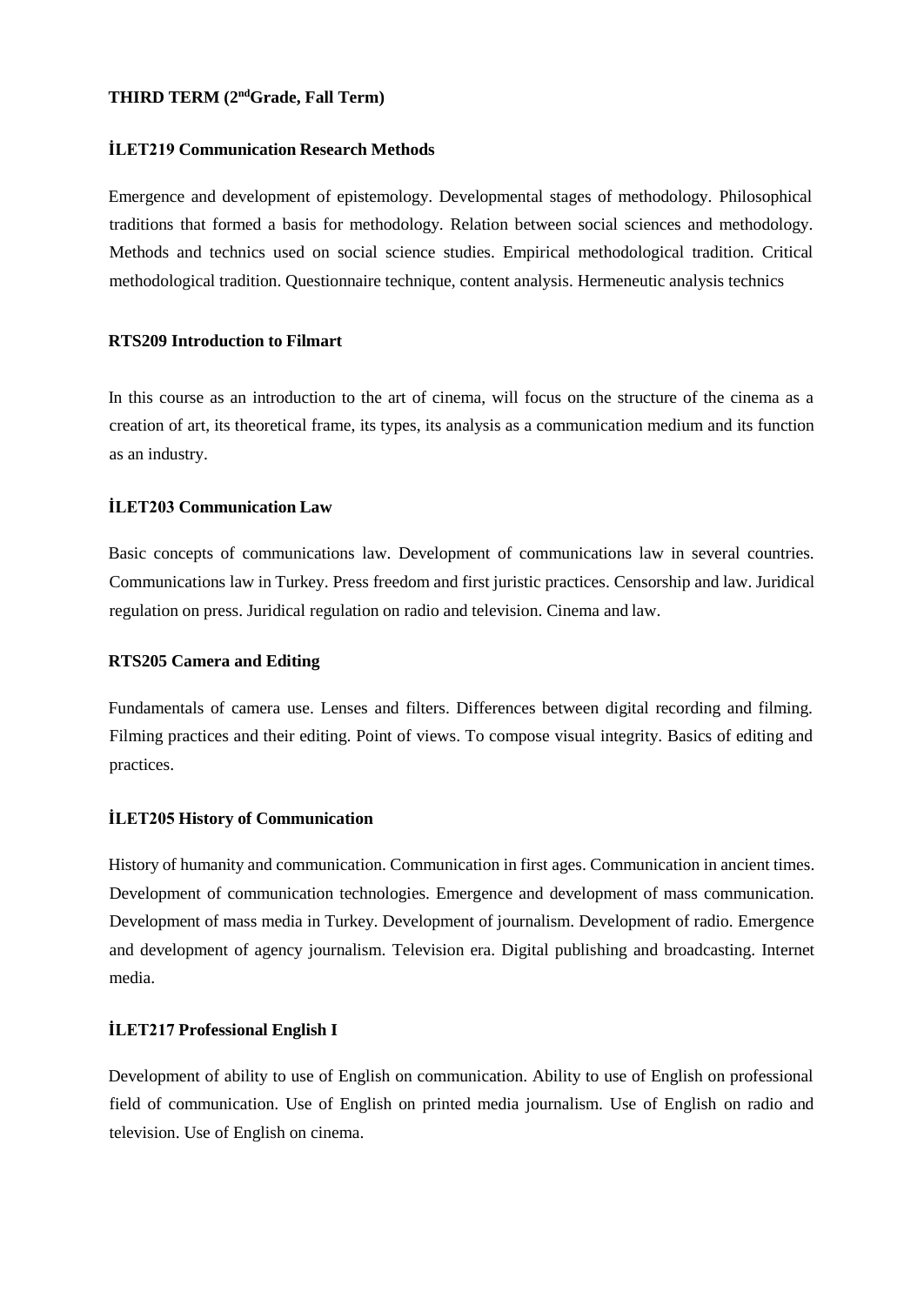# **İLET209 Social Psychology**

Emergence and development of social psychology as a scientific discipline. Basic concepts and theories of social psychology. Individual and society relation. Group and group dynamics. Group and society relation. Family. Attitude and perception. Attitude scales. Balance theories. Social psychology and communication.

# **İLET206 Photography**

Basic concepts of photography. Photography techniques, types of photography, art photography, photojournalism, documentary photography. Enframing at photography, depth of field, perspective and color settings.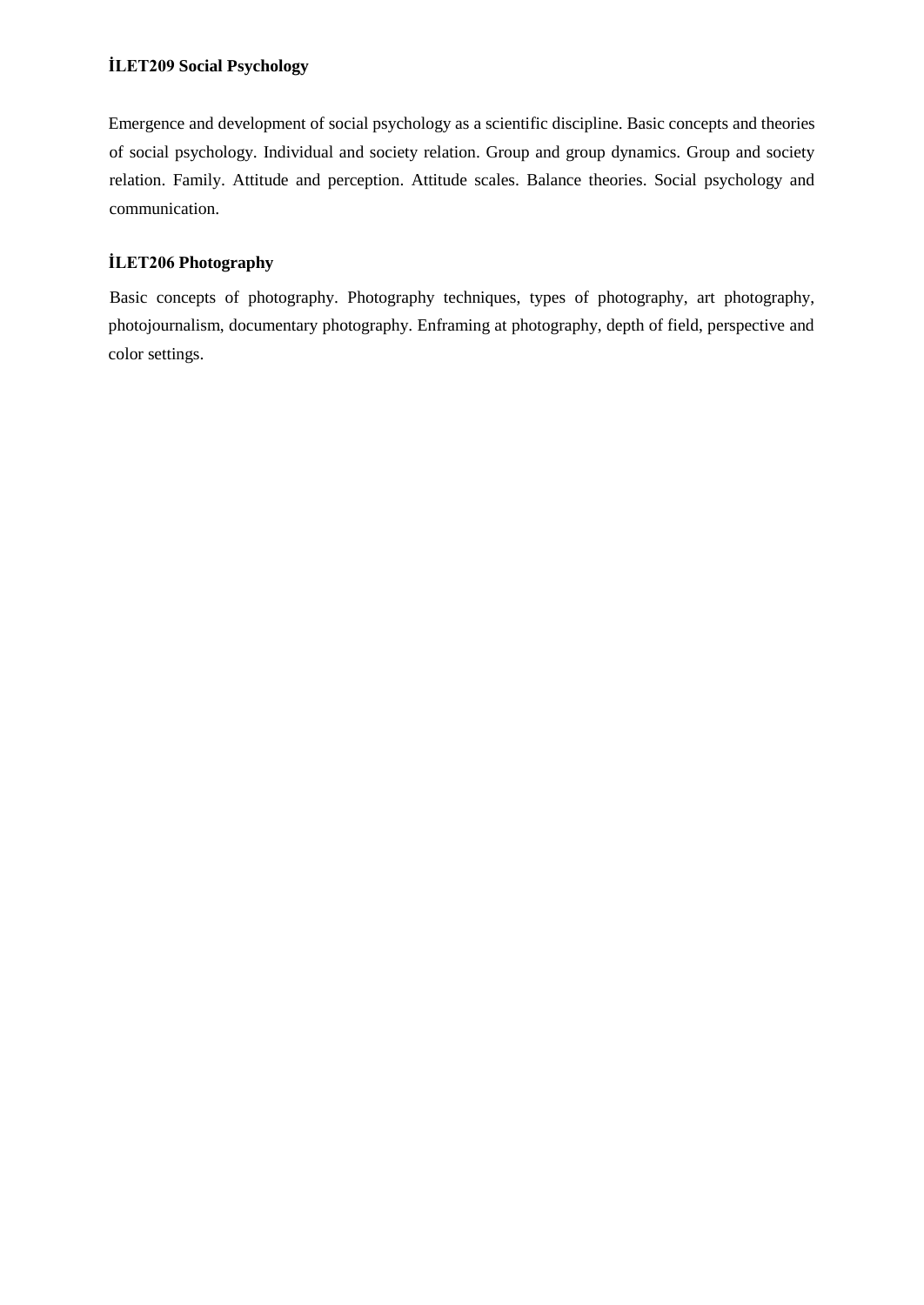# **FOURTH TERM (2nd Grade, Spring Term)**

#### **İLET202 Turkish Media History**

Emergence and development of press in Turkey. Press in Ottoman period. First Turkish newspaper. Press in republican period. Juridical regulation on press. Emergence and development of radio in Turkey. Television broadcasting in Turkey. Expansion of Internet media. Media holdings.

#### **RTS202 Film Lighting Techniques**

Basic information about lighting and visual techniques. Lighting techniques on TV broadcasting.. Image management on television broadcasting. Visual and lighting management on film production**.**

#### **İLET204 Political Communication**

Relation between politics and communication. Political systems and communication systems. Political structures and structuring of mass communication. Democracy and communication. Propaganda and persuasion techniques. Rhetoric. Political advertisement. Image and perception management.

#### **RTS204 Scriptwriting**

Techniques to write a screenplay. Script writing practices: Short film script, movie script, television show script etc.

#### **RTS208 Radio and Television Journalism**

Basic concepts of radio and television journalism. History of radio and television broadcasting. Basic principles and practices in radio and television journalism.

#### **RGPK104 Entrepreneurship and Project Culture**

Students will gain for literature search, data collecting and analyzing ability in this course.

#### **İLET214 Professional English II**

Effective use of English on communication field. Development of ability to use of English on news writing. Ability to read media texts in English. Development of ability to prepare media content in English.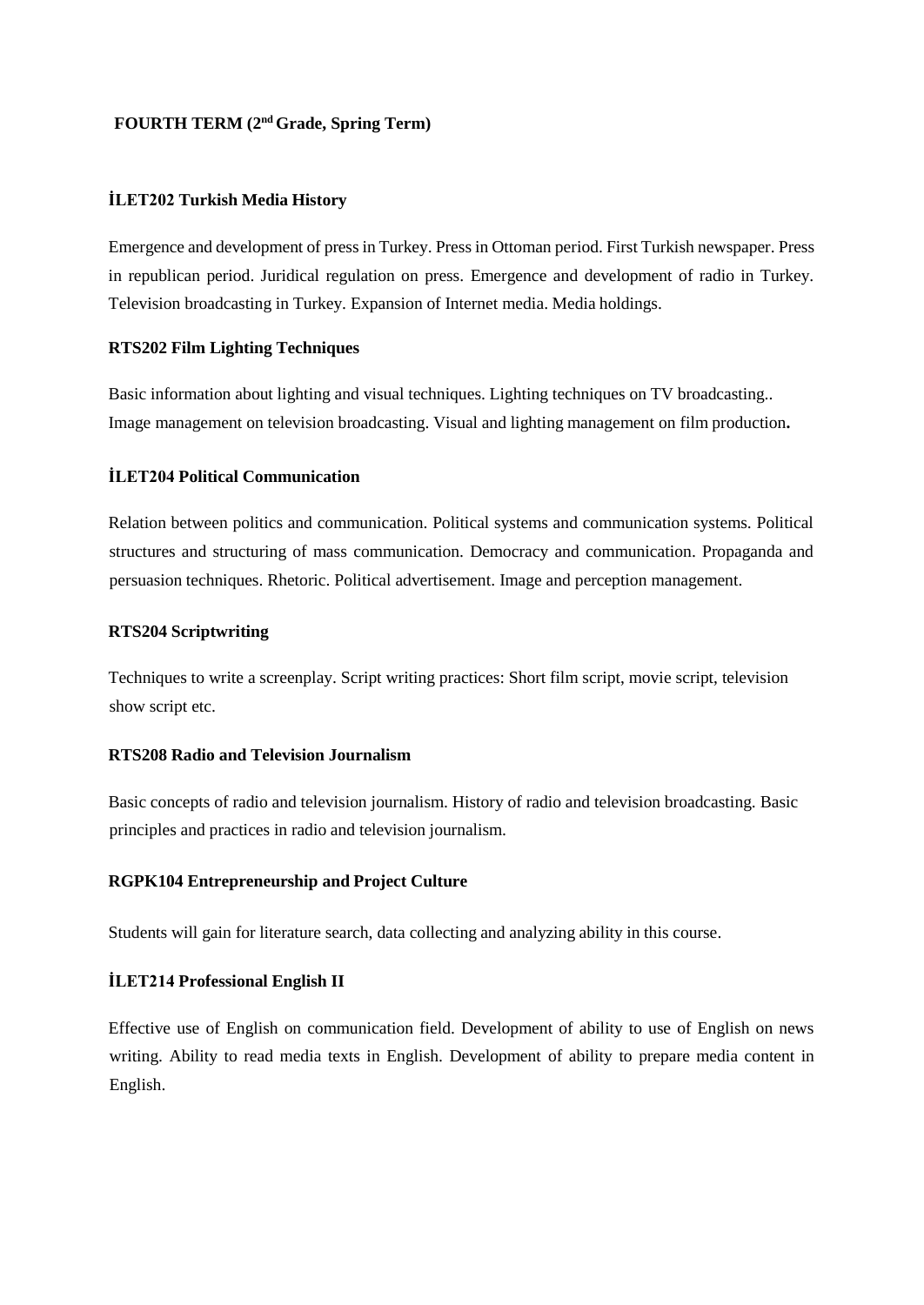# **FIFTH TERM (3rd Grade, Fall Term)**

#### **Core Courses**

# **İLET303 Theories of Communication**

Emergence and development of communication sciences. Liberal and critical paradigms on communication sciences. Models theories and approaches within these two paradigms. The effects of mass media. Political economy of communication, cultural studies. Media and interactivity.

# **RTS301 Television Programing Practices I**

All stages of TV Programing. Program planning. Program management. Program presenting techniques.

# **Electives**

# **RTS351 Short Film Production and Directing**

Basic principles and techniques of film production and directing. Production and directing practices. Shooting short film.

# **RTS353 Radio - Television Journalism Practices**

Basic principles of radio and TV broadcasting. News gathering, writing, presenting. Radio and TV News genres. News sources.

#### **RTS355 Sociology of News**

Relation between news and society. Sociological bases of news. Effects of news on society. Reality of news and its relation with social reality.

# **RTS357 Cinema and Gender**

Representation of gender identities in cinema. Women and men images on cinema. Gender roles and reconstruction of power.

# **RTS359 Television Culture**

Cultural effects of television. The effects of cultural environment on television. Popular culture and television. Cultural imperialism and television. Culture industry and television.

# **RTS361 Cinema History**

The birth and development of cinema. First films. Silent films. Industrialization of cinema. American cinema. European cinema. Cinema in Turkey.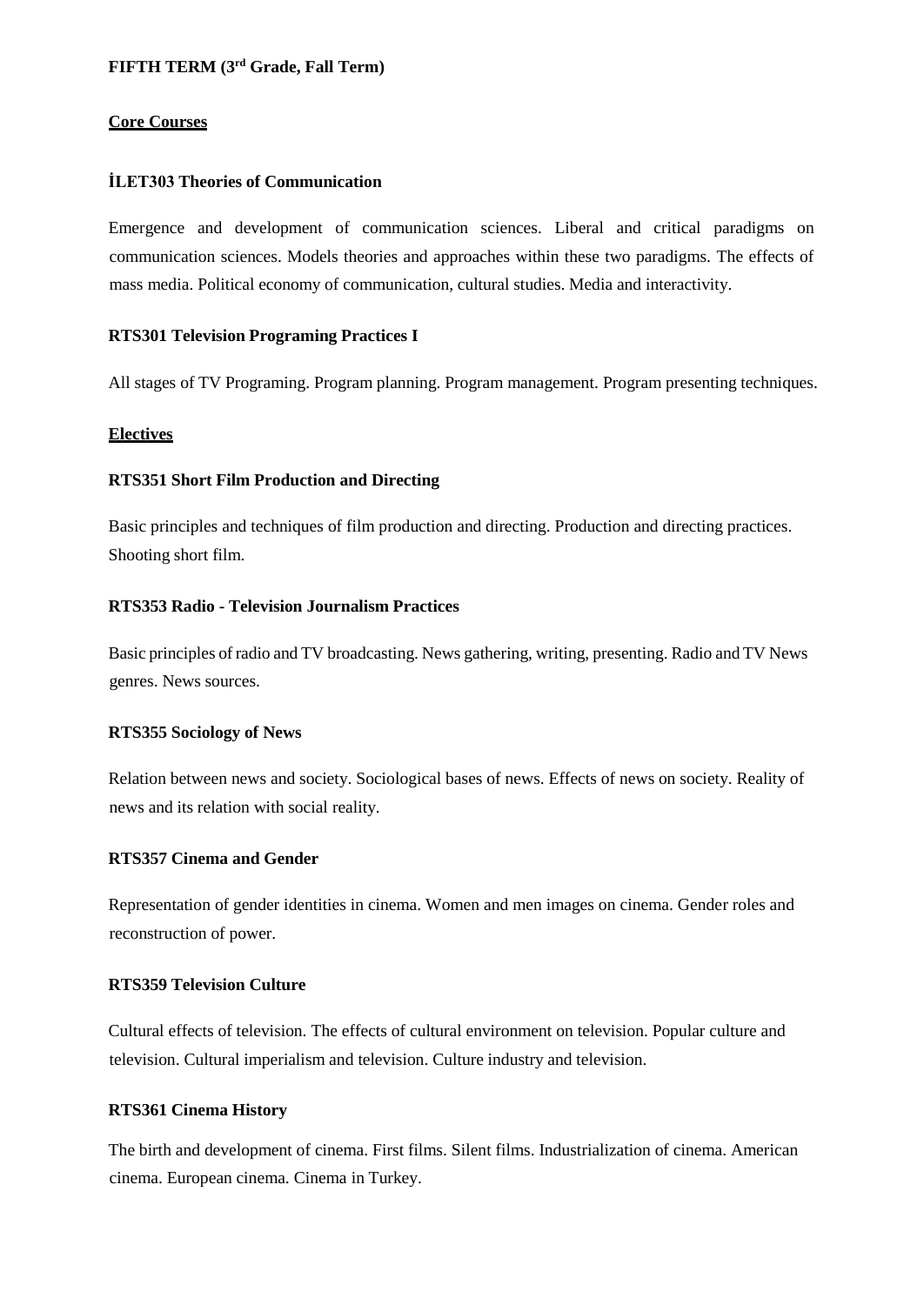# **RTS365 Film Production, Distribution and Screening**

Film production and distribution processes. Screening processes and screening laws. Distribution laws of films.

# **RTS367 Advanced Editing Technics**

Color correction. Output video formats. Key frame and trimming. After effects and credit design. Practice of data transfer between editing programs.

# **RTS 369 Film Language and Criticism**

Analysis of cinema as a language. Film criticism with various film theories. Film readings with critical theories.

# **RTS371 Political Cinema**

As a political language, the cinema is evaluated through critical theories.

# **RTS372 Advanced Drama and Acting**

It is aimed that the actors who have a sufficient level of acting develop their perception, listening and real reaction skills.

#### **RTS373 Television and Propaganda**

Propaganda concept, definition, qualities. Propaganda's mass media, and especially television, in the historical development process.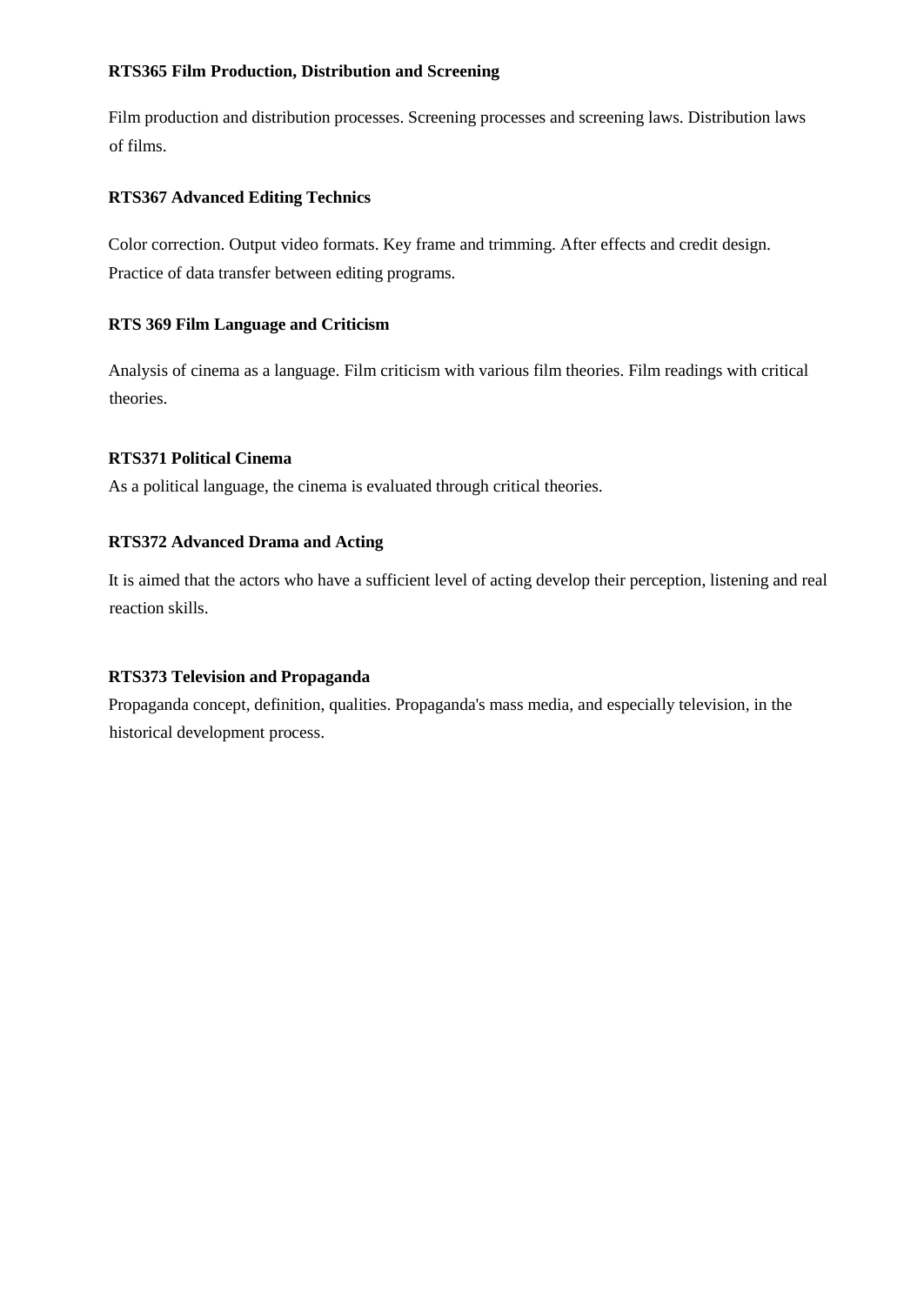# **SIXTH TERM (3rd Grade, Spring Term )**

#### **Core Courses**

#### **RTS302 Television Programing Practices II**

TV programming practices. TV program production and directing. TV program planning and presenting. Tasks of program producer, associate producer and presenter.

#### **Electives**

#### **RTS352 Camera Movement Practices**

Camera shooting techniques. Shooting practices. Montage techniques and practices.

#### **RTS354 Digital Broadcasting Theories and Practices**

Digital broadcasting in radio and television. Radio and Television broadcasting on internet. Digital broadcasting and access.

#### **RTS356 Semiology**

Basic principles of semiology. Theories of semiology. Effects of different paradigms. Semiology and media texts. Semiology and cinema.

#### **RTS358 Radio Broadcasting**

History of radio broadcasting, basic principles of radio broadcasting, types of radio broadcasting. Digital radio broadcasting, radio broadcasting on internet. Thematic radio broadcasting.

#### **RTS360 Current Issues in Media**

Current Issues in Media. Monopoly in media. Effects of monopoly media on standardization of media content. Relations between media and politics. The agenda-setting function of media. Relations between media and power.

#### **RTS362 Rhetoric**

Definition of rhetoric. Rhetoric in Ancient Greek. Aristo and Rhetoric. Persuasion and rhetoric. Rhetoric for effective communication. Rhetoric in media presentation.

#### **RTS363 Drama and Acting**

To provide students with the knowledge and skills of realizing themselves as an instrument. To help students gain relaxation, concentration, expression, interaction and stage reality. To develop the basic dynamics of acting through training.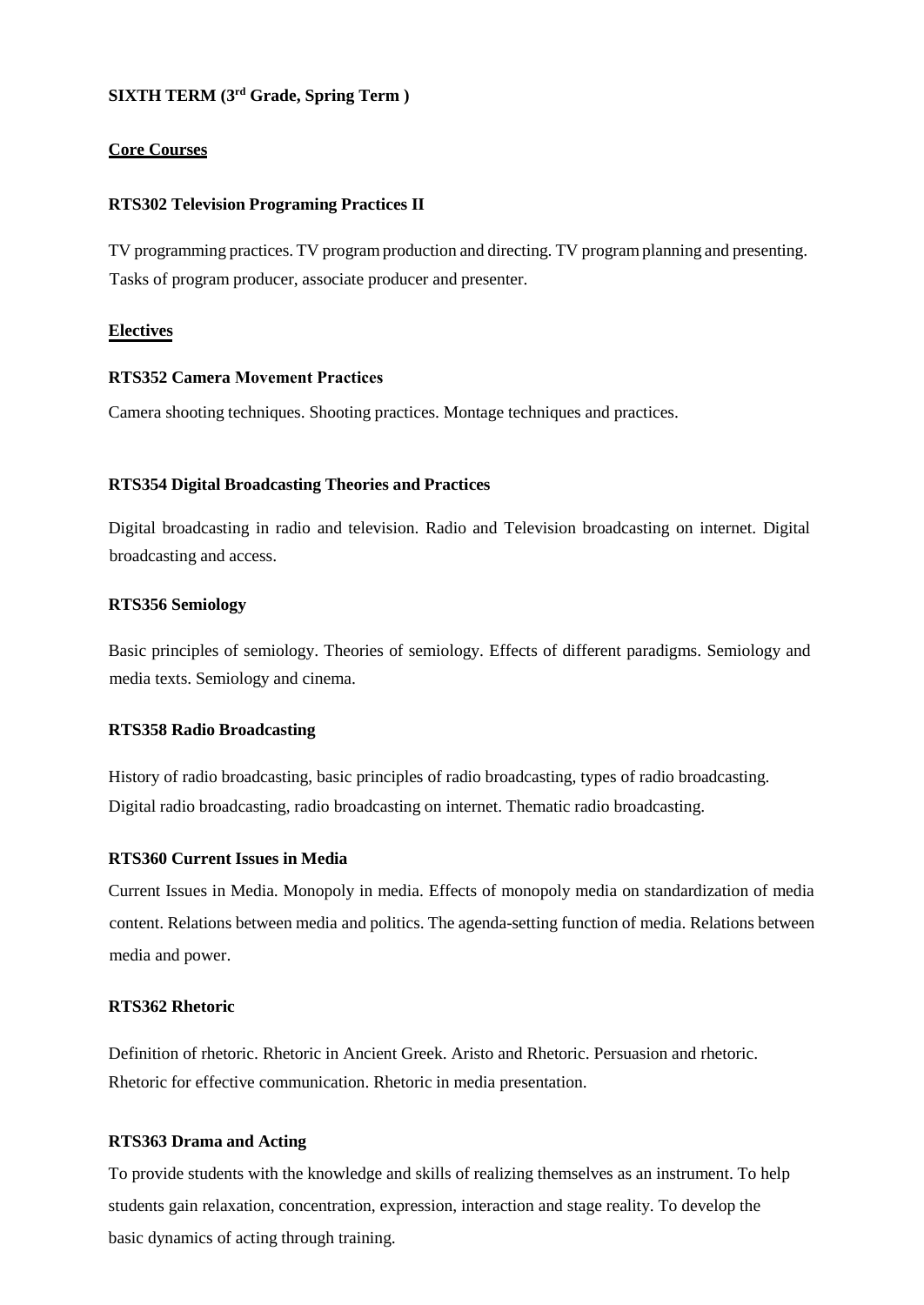# **RTS364 Cinematography**

Basics of cinematography. Light and color. Golden ratio. Practices of cinematography. Building a composition via cinematography.

# **RTS366 Turkish Cinema**

History of Turkish cinema. Transformation of Turkish cinema in economic and social context. Milestones in Turkish cinema history and analysis of the films.

# **RTS368 Advanced Scriptwriting**

Advanced scriptwriting technics. Character building. Design of film universe in sociological context. Practices in authentic scriptwriting.

# **RTS370 Production and Directing**

This course aims to teach how to film films in television and cinema, how students should organize and direct their own projects.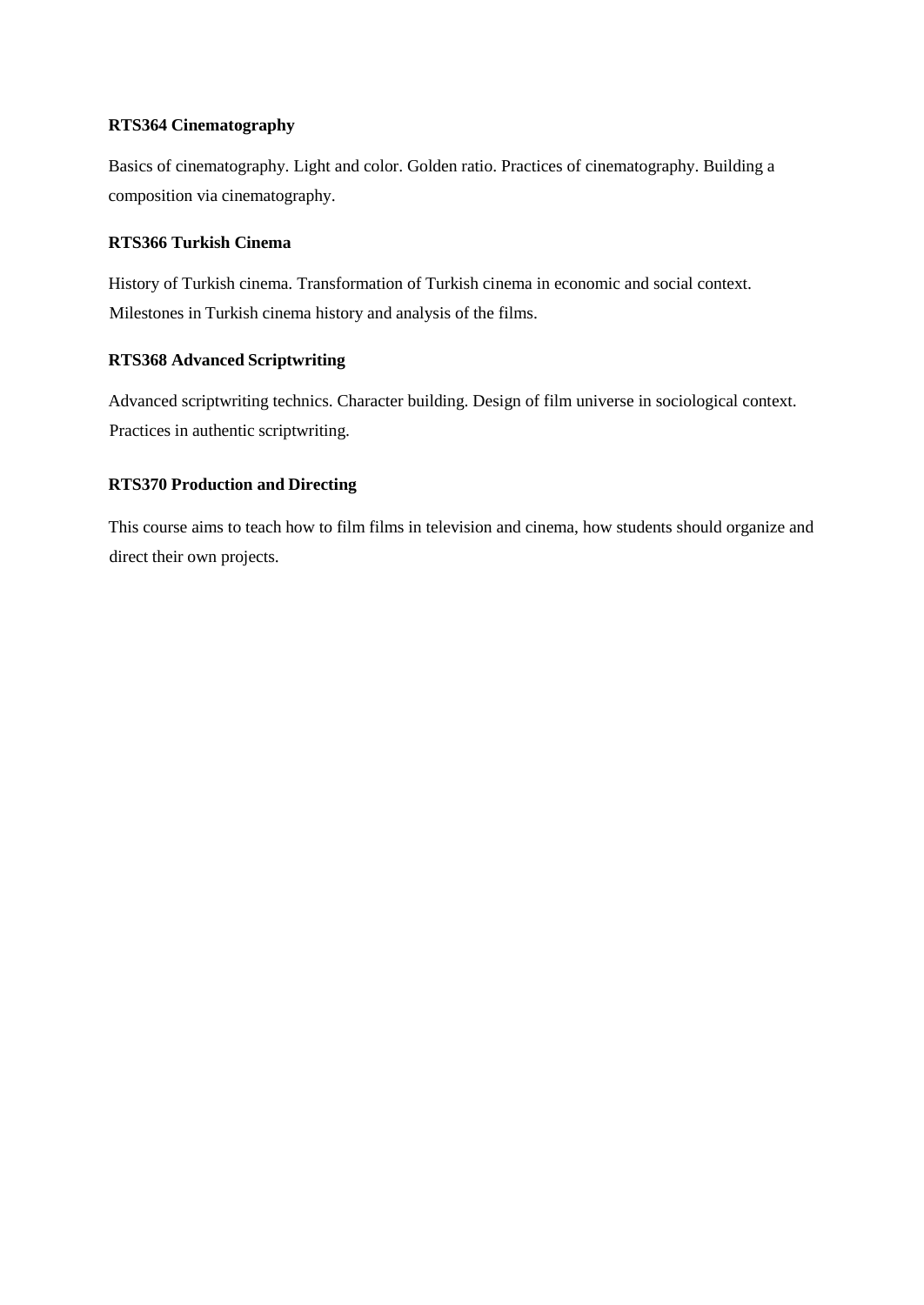#### **SEVENTH TERM (4thGrade, Fall Term)**

#### **Core Courses**

#### **RTS491 Graduation Project I**

In consideration of four years, realization of a research design on communication field. Determination of research subject. Determination of research methods and techniques. Data gathering and analyzing.

# **İLET401 Communication and Ethics**

The roots and thought of ethics. The importance of the fields of communication. The ethics of communication in Turkey. Ethical approaches to press, television and Internet broadcasting.

#### **Electives**

#### **RTS451 Advanced Photographic Practices**

Advanced shooting techniques. Relation between photography and aesthetic. Practices of different kind of photography. Thematic photography. Artistic photography. Outdoor photography, Press photography. Documentary photography.

# **RTS453 New Approaches on Television Broadcasting**

Actual period of television broadcasting. New understanding and tendencies on television broadcasting which are created by digital information technologies. Online TV and broadcasting on internet.

#### **RTS455 Digital Radio Broadcasting**

The state of radio in the digital media era. The state of digital radio in the world and in Turkey. Practices and techniques of digital radio broadcasting.

# **RTS457 Genres of Cinema**

Genres classified vis-à-vis technical and contextual characteristics. Genres classified vis-à-vis the audiences. Genres classified vis-à-vis thematic structures. Genres classified vis-à-vis production and directing techniques.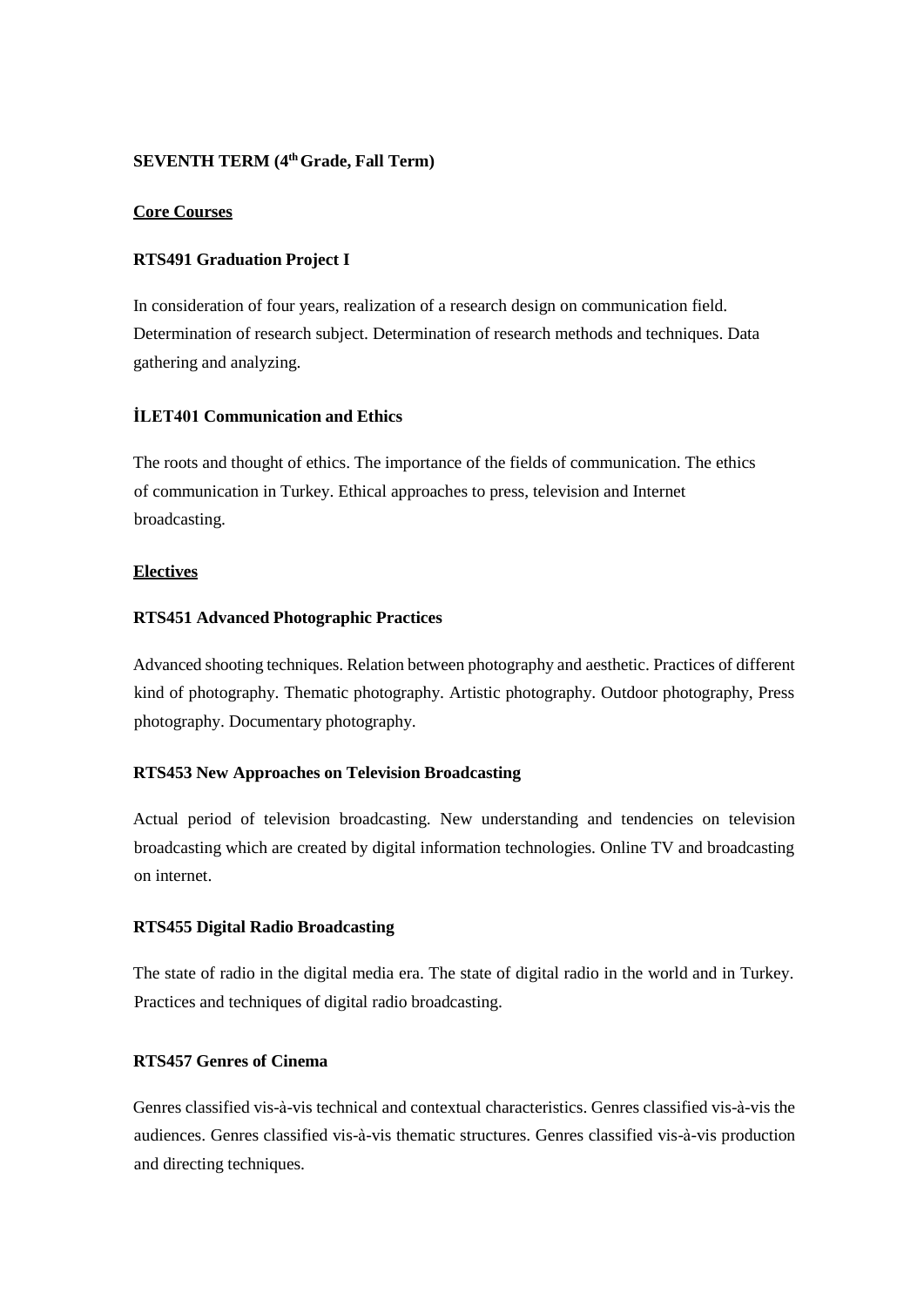#### **RTS459 Theories and Practices of Documentary Cinema**

Contextualization of documentary cinema. Documentary cinema theories. Content analysis of documentary film examples. Short documentary film editing.

#### **RTS460 Stage Techniques**

Examines the basic structures of performing arts management. It aims to explain the structures, missions and visions of performing arts institutions.

#### **RTS461 Broadcasting and Diction Techniques**

Oratory and speaker techniques. Pronunciation techniques. Use of voice. Rules in Turkish language. Diction practices.

#### **RTS463 Film and Culture Industry**

Cinema industry shaped by culture industry. Transformation of Hollywood cinema after World War II. Independent films via film festivals and funding against mainstream cinema.

#### **RTS465 Experimental Film**

Video art and avant-garde. Video art production in 2000's. Practices on reflecting visual culture by an independent cinema language

#### **RTS467 Film and Mythology**

General information on Rome, Egypt and Greek mythology. Representations of mythological heroes on screen. Reproduction of mythological characters in contemporary cinema.

#### **RTS469 World Cinema**

Explains the outlines of trends in production, distribution and screening in today's world cinema. Recognizes different cinematic approaches in the regions where cinemas are prominent such as Europe and Latin America.

#### **RTS471 Sound Design**

Sound design and use of music. Sound design technics. Importance of sound and music in films.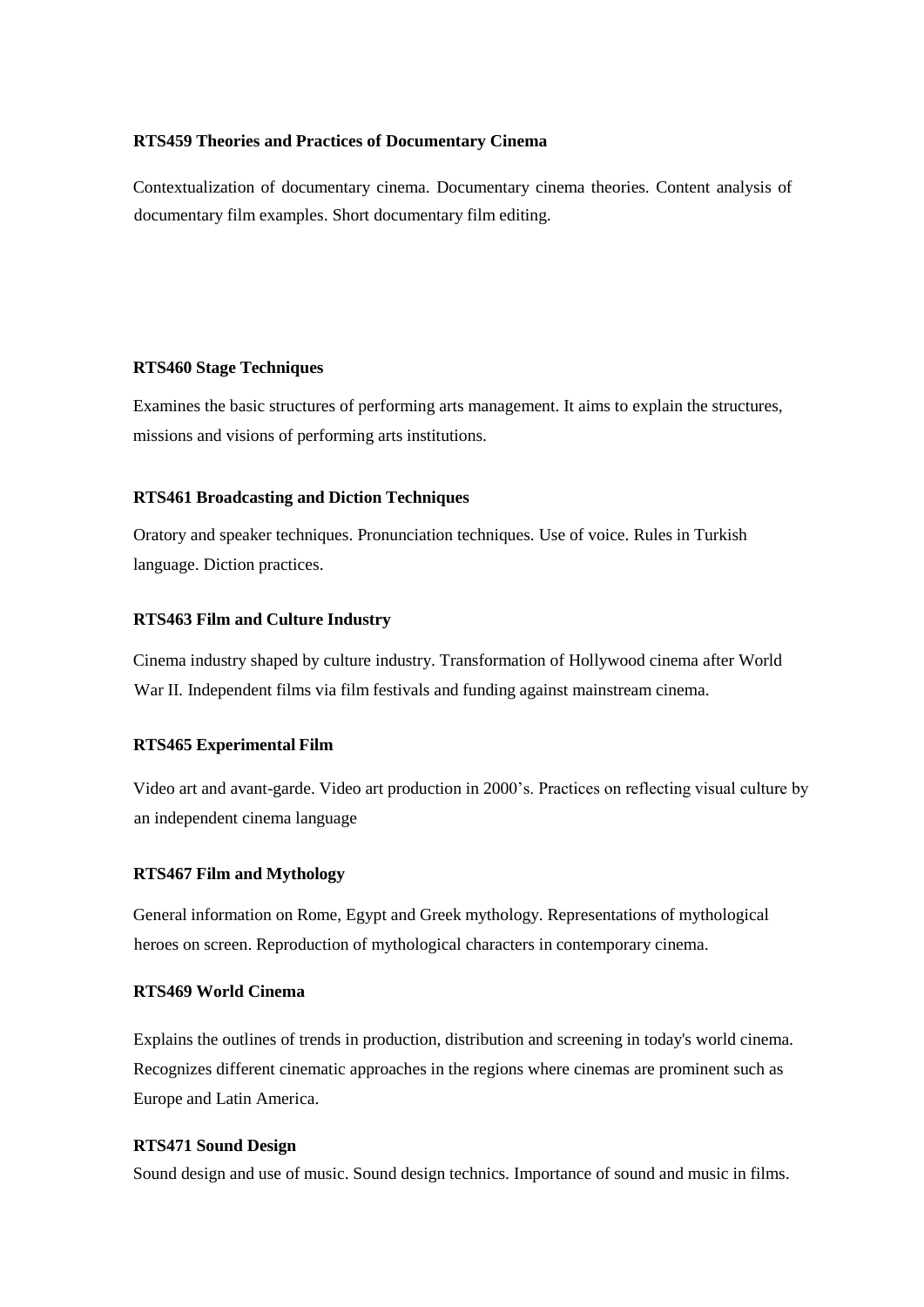Sound and music in movies and TV programs.

#### **RTS472 Thematic Broadcasting**

It enables students to learn about thematic broadcasting content and broadcasting processes, a type of television programming that has become increasingly important in recent years.

#### **RTS473 Advanced Lighting Techniques**

This course aims to teach the use of various lighting techniques that a radio TV student should know.

# **EIGHTH TERM (4thGrade, Spring Term)**

#### **Core Courses**

#### **RTS492 Graduation Project II**

After completed research design phase, the transformation of the findings, conclusion and proposal into thesis text.

#### **RTS404 Internship**

It is purpose that the students have experience to improve their employment opportunities according to their interests.

#### **ISG490 Occupational Health and Safety in Communications**

Aim and importance of occupational health and safety in the field of communication, its historical development; basic concepts in occupational health and safety, practices and legislative measures based on examples in Turkey. In the case of stress, discrimination and oppression in film sets, natural disaster situations, war correspondence, filming and making news in terrorism zones, and in busy working hours in advertising agencies; risks in computer, laboratory and studio use and employer responsibilities. International conventions on occupational health and safety for communications employees, joint decisions of the European Union.

#### **Electives**

#### **RTS452 Television Narratives**

Types of television narratives, news, interviews, talk show, reality show, talk shows, realities, discussion programs, documentaries, entertainment shows, music television shows.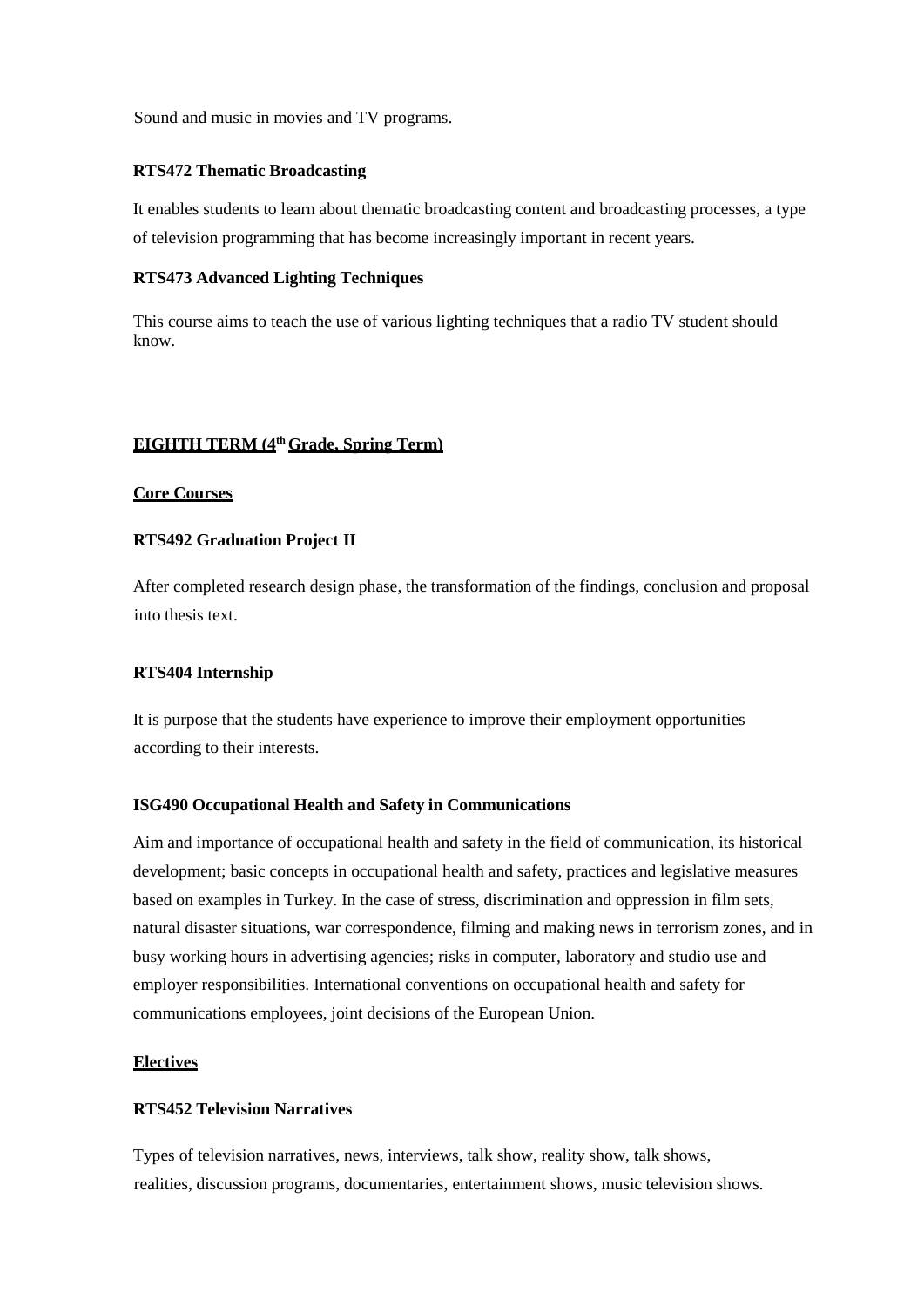#### **RTS454 Film Analysis**

Interpreting films with semiological content analysis. Analysis of film messages. Analysis of cinematographic practices.

#### **RTS456 Film Industry**

The development of cinema as industry. Film industry in western countries. Film industry in Turkey. Industrial films and their reflections on society.

#### **RTS458 Documentary Cinema**

Short history of documentary cinema. Genres of documentary cinema. Analysis of documentary films. Production techniques and practices of documentary film.

# **RTS462 Film Theories**

Film Theories and approaches. Intellectual ground of cinema. Background paradigms of cinema.

#### **RTS464 Art Direction**

Main composition. Composing of costume, place and scene. Art and visual arrangements in films.

#### **RTS466 Film Music**

Use of music in films as an aesthetic tool. Original music production in popular cinema and argument of its effects on the film. Musical film analyses.

#### **RTS468 Film and Psychology**

Relationship between cinema and psychology. Psychanalysis studies on cinema. Psychology and its effect on cinema theories. Cinema and its effects on psychology.

#### **RTS470 Music Video Production**

Music video production is aimed at enhancing the students' competencies in this area by taking all the steps.